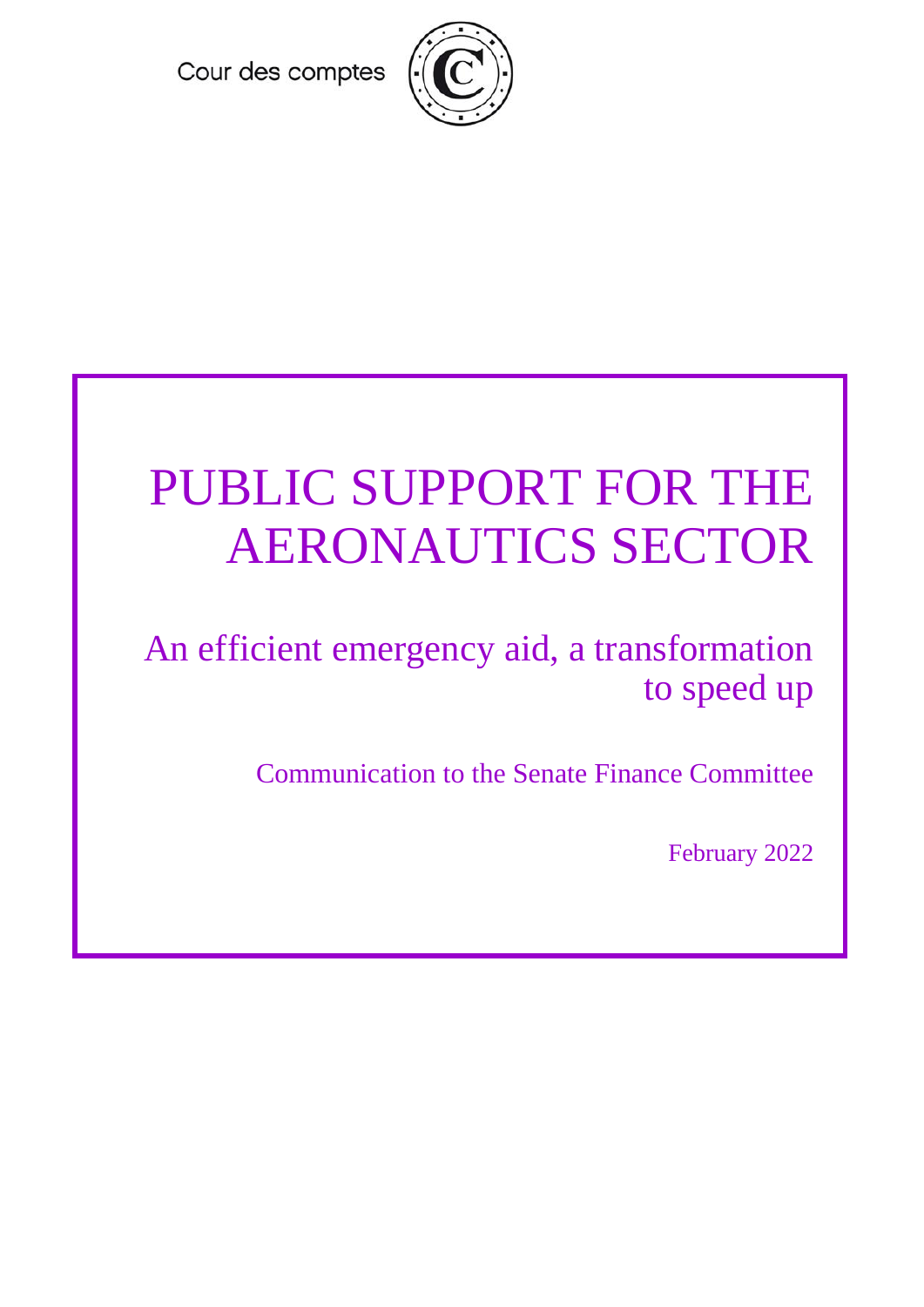## **Executive summary**

#### **A sector of excellence in French industry, growing before the covid crisis even though it was not free of weaknesses**

France claims, like the United States, to be the cradle of aviation. This early vocation was reinforced and has become established. Our country is now the second largest aeronautical power in the world, behind the United States, and the first in Europe. The aeronautics industry is present in all market segments, with a complete supply sector: manufacturers of different types of aircraft (long, medium-haul and regional aircraft for commercial aviation, business aviation, helicopters, and combat aircraft), engine manufacturers, and equipment manufacturers capable of offering all the constituent components of an aircraft, in both the civil and military market segments. Alongside the specific qualities of its companies and their employees, the industry owes a great deal to the commitment of the Government and of the public stakeholders at its side, to the strength of the European and international alliances that it has been able to forge and to its organisation in a sector structured around its major companies and buyers.

#### **The stakeholders of the aeronautics sector in France, according to their share in the turnover of the sector (in 2017)**



*Source: Court of Accounts (Gifas data, annual report 2017-2018). Note: The equipment supplier Zodiac Aerospace was acquired by Safran in 2018.*

To help the emergence and development of an industry considered strategic, the Government mobilizes all the tools of industrial policy: Government shareholder through holdings in three of the four major buyers (Airbus, Safran, Thales), managed by the Government holdings agency (APE), and capital investments by Bpifrance, present today in 35 companies in the sector; aid for research and development (R&D), through horizontal measures such as the research tax credit (CIR) but also specific mechanisms involving the sector such as the Civil Aeronautics Research Council (Corac); financing and risk sharing of the development and industrialisation phase of major programmes, with a repayable advance mechanism; direct orders placed by the Ministry of Defence and homeland security operators; export support via Bpifrance export insurance and diplomatic support for major contracts; commitment to leading the sector with a sector strategic committee.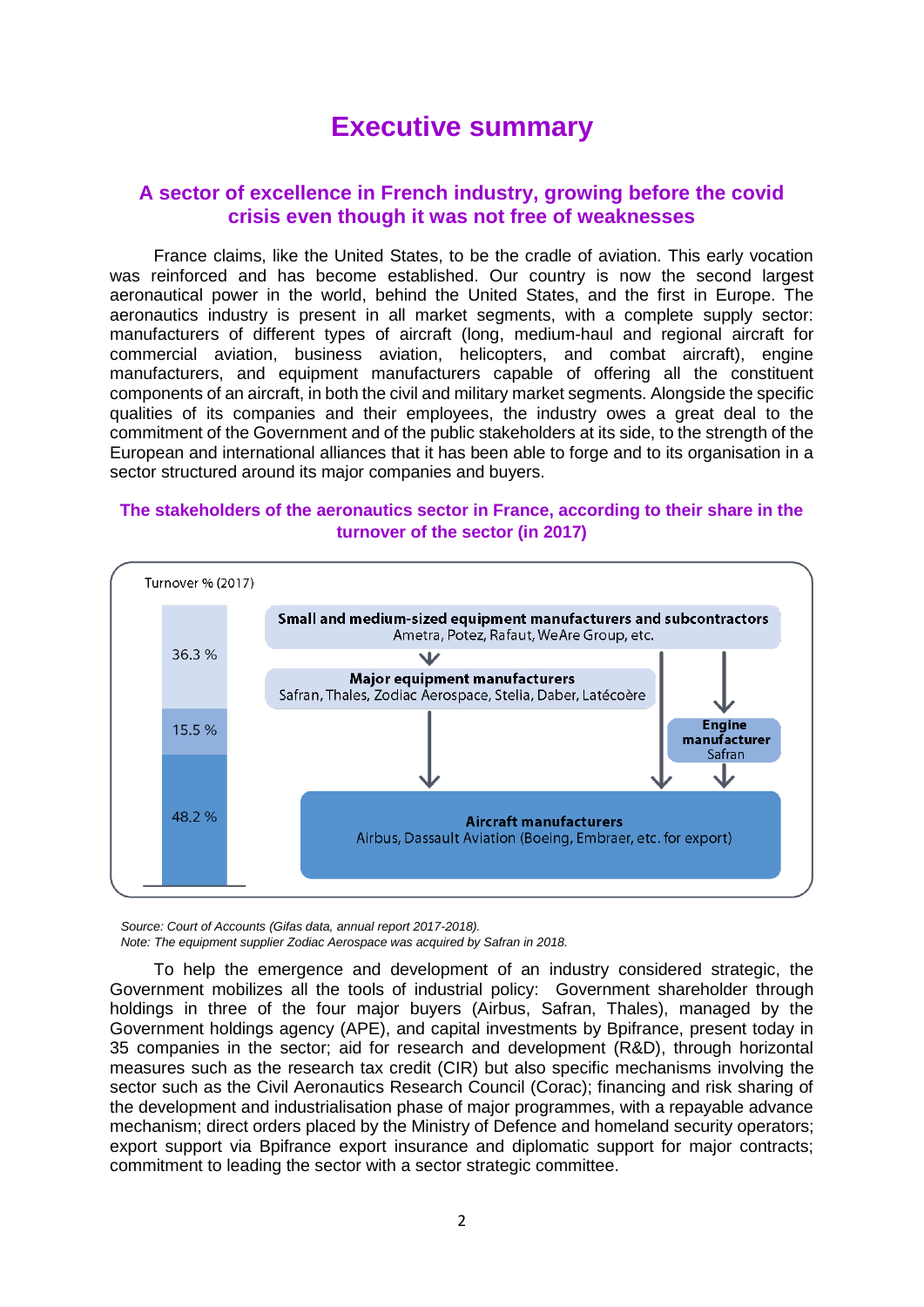In addition to Government support, there is the intervention of local authorities, first and foremost regional councils, in favour of small, medium and intermediate-sized enterprises, competitiveness clusters and local productive systems, and skills development.



#### **The main levers of public action for the aeronautical industry**

*Source: Court of Accounts*

*Reading note: the left columns present the arrangements while the right columns present the controlling and committed stakeholders.*

To facilitate the mobilisation of large amounts of investment and share the risks associated with the development of new programmes, French industry has set up alliances: European alliances, of which Airbus is the most successful example, from 1969 in the form of an Economic Interest Grouping (EIG) then, in 2000, a company in its own right; Franco-American alliance between General Electric and Safran for civil turbojets such as the CFM 56 and, more recently, the Leap engine.

Finally, the industry is organised in a sector structured around a professional federation, the grouping of French aeronautical and space industries (Gifas), which is the heir of a federation created in 1908. Gifas defends the interests of its 420 members and promotes the aeronautics industry by organizing the Paris-Le-Bourget air show every two years. It works in a hierarchical manner around the four major buyers who have developed a demanding relationship with their subcontractors of successive ranks.

|      | Added value                                                             | Employment                                               | <b>Exports</b>                              | <i>Imports</i>                                | R&D expenses                                                                       |
|------|-------------------------------------------------------------------------|----------------------------------------------------------|---------------------------------------------|-----------------------------------------------|------------------------------------------------------------------------------------|
| €    | €19.4 billion<br>(in 2019)                                              | 159,000 jobs<br>(in 2018)                                | €64.3 billion<br>(in 2019)                  | €33.1 billion                                 | $\epsilon$ 3.7 billion<br>(in 2019)                                                |
| $\%$ | 1.6%<br>Share in the value added<br>to the commercial sector<br>in 2019 | 0.9%<br>Share of commercial<br>sector employment<br>2018 | 12.9%<br>Share of French<br>exports in 2019 | $5.8\%$<br>Share of French<br>imports in 2019 | 11.5%<br>Share of companies'<br>internal business<br>expenditure on R&D<br>in 2019 |

#### **Key data on aerospace construction before the crisis**

*Source: Court of Accounts, Eurostat data, detailed annual industry statistics (value added in 2019); Insee, tables of the French economy (employment in 2018); Directorate General of the Treasury (imports and exports in 2019), Mesri (R&D data). The data mainly uses the Insee definition of the "core" of the sector.*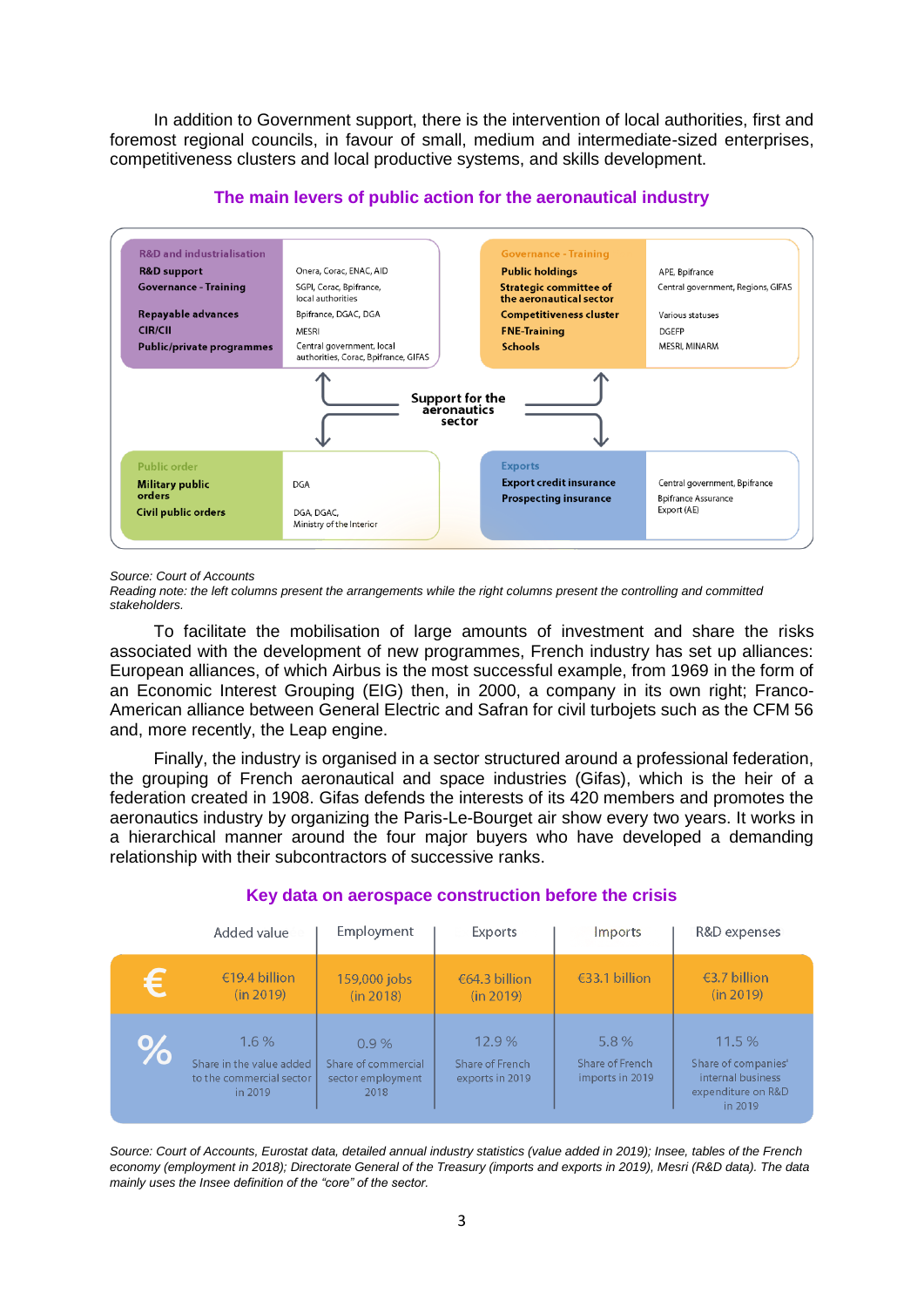In a general context of deindustrialisation and deterioration of the French trade balance, aeronautics was, in 2019, the leading export sector, with more than €64 billion in sales abroad, an annual increase of 5.3% in average between 2006 and 2019. The trade surplus of €31 billion has more than doubled in 10 years. Benefiting from the growth in global air traffic and in particular from the success of Airbus, the core of the sector saw an average annual increase in the number of jobs in France of 1.7% between 2007 and 2019 while, during the same period, industrial employment fell by 1% per year. In total, the core of the sector employed, at the end of 2019, nearly 155,000 employees. In a broader estimate, taking into account the stakeholders contributing a direct or indirect part of their activity to the construction of aircraft, the sector could claim nearly 300,000 employees.

These successes were accompanied, before the health crisis, by tensions. While the medium-haul market was dynamic, other production segments were in a less good situation, such as civil helicopters. In 2019, Boeing suppliers suffered from the American manufacturer's difficulties linked to the B737 Max accidents. The sector was on the whole too dispersed to meet the demands of competitiveness arising from the intense competition between civil and military aircraft manufacturers, or engine manufacturers. Some suppliers, caught between the rise in production rates with the need for additional investment and pressure on prices from buyers, were experiencing strained financial positions. Finally, as in the rest of the industry, some companies were having problems recruiting and adapting skills.

The crisis would reveal these weaknesses even more strongly.

#### **A strong and sudden crisis, followed by the rapid establishment of public support**

The health crisis led to a sudden halt in air transport, which for the whole of 2020 was reduced to a level comparable to that of 2003. In September 2021, despite a recovery in Asia and North America, the number of commercial flights remained 16% below its September 2019 level. The impact on the aeronautics industry was immediate: interruption of maintenance and repair activities (which, for a group like Safran, represents nearly 44% of turnover in a "normal" year), cancellation of orders and lack of new orders (in 2020, Airbus received 268 net orders for aircraft compared to 768 in 2019, i.e. a drop of 65%), requests for postponement of deliveries. Activity in the military sector held up better: thus, the turnover of Gifas members fell by 3% in this segment, compared to 36.3% in the civilian segment. However, in total, in 2020, the sector's turnover fell by 29%, compared to 6.7% during the previous economic crisis in 2010.

The shock was more marked for SMEs, less present in the military sector (15% against 27% for all members of Gifas), which suffered the sometimes sudden adjustments of companies located downstream of production. In 2020, they reduced their workforce by nearly 12% compared to 2.7% for large companies.

Faced with this sudden shock, public stakeholders and the sector (within the framework of Gifas) very quickly mobilized to enable companies to overcome the risks of cash flow drying up and limit the consequences of the cessation of activities for employment as much as possible.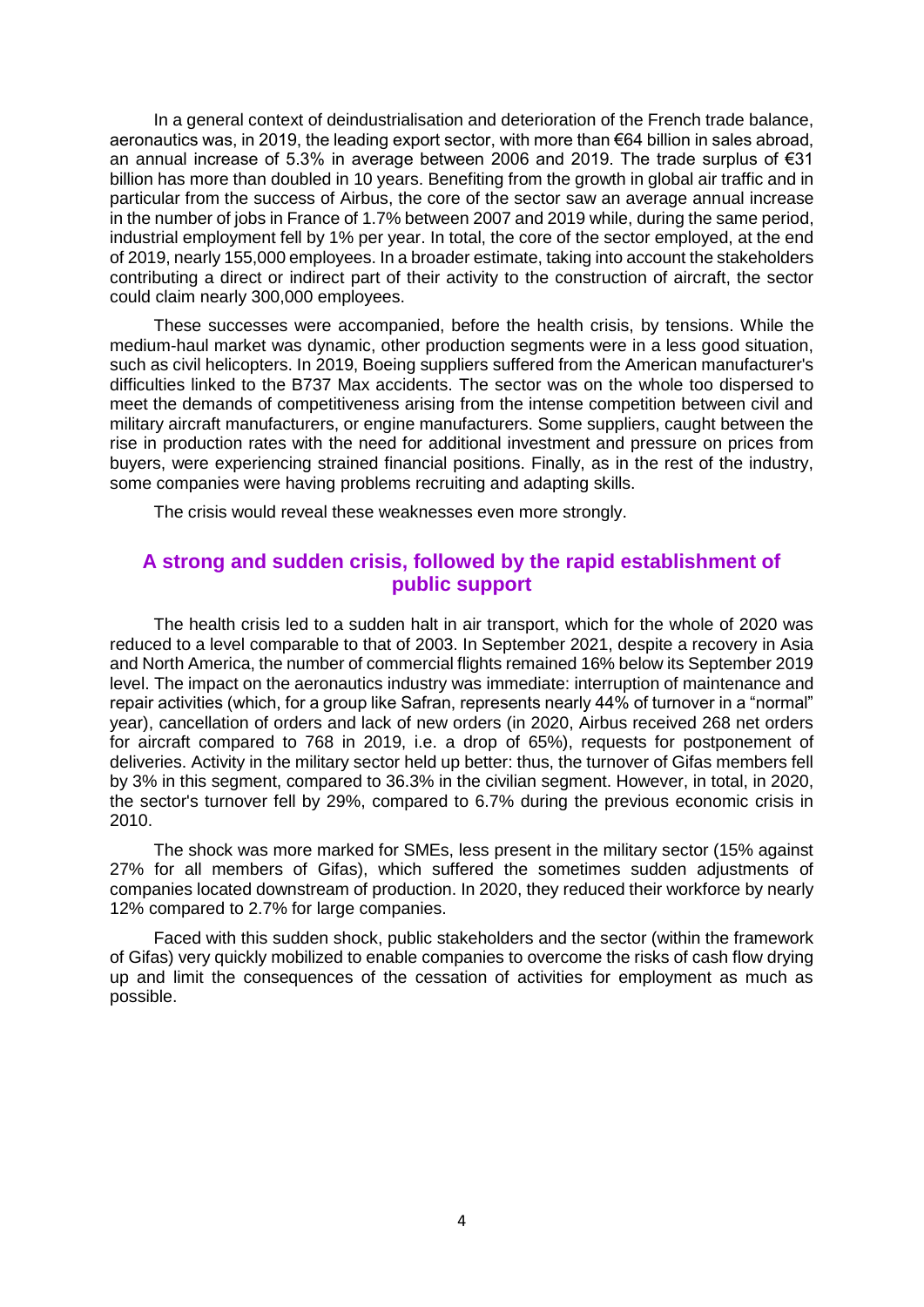#### **Cross-sectoral and targeted public aid schemes that can be mobilized by companies in the aeronautics sector**



*Source: Court of Accounts. Reading note: the measures in blue represent the cross-sectoral measures to cope with the crisis. The measures in yellow represent the measures targeted at the aeronautical sector.*

The sector has benefited greatly from the horizontal emergency measures implemented by the Government from the end of March 2020: Government-guaranteed loans (PGE) and new partial activity (AP) and long-term partial activity (APLD) schemes, deferrals of socialsecurity and tax levies. As of 31 May 2021, 314 companies in the aeronautics sector<sup>1</sup> had benefited from a Government guaranteed loan, i.e. nearly three out of four companies for a total amount of €694 million. For partial activity, the peak was in April 2020: nearly half of aircraft manufacturers and two-thirds of repair and maintenance companies used this system, compared to an average of 35% for companies in the industrial sector. At the end of August 2021, €316 million in compensation had been paid in this respect to companies in the core sector.

In this unprecedented time, in close collaboration with the public authorities, Gifas monitored the sector with the direct involvement of the managers of the four main contractors and representatives of equipment manufacturers and SMEs. This monitoring committee was supported by a task force led by the former director of the Airbus A350 programme, which initially undertook to draw up and disseminate the health protocols made necessary by the epidemic crisis, to negotiate a charter of reciprocal commitments between clients and suppliers, as requested by the Government, and to prepare, with the Government, a specific support plan for the sector<sup>2</sup>.

This one was made public on 9 June 2020. It included temporary support measures, for an estimated amount of  $\epsilon$ 5.3 billion, and support for the transformation of the sector for  $\epsilon$ 2.8 billion. The aeronautical industry part displayed at  $€8.1$  billion<sup>3</sup> was supplemented by support for Air France of €7 billion.

**.** 

<sup>1</sup> Defined from three codes French business classification (Naf) core of the sector from the national institute of statistics and economic studies (Insee): codes 3030Z "aeronautical and space manufacturers", 3316Z "repair and maintenance companies of aircraft and spacecraft", 2651A "companies manufacturing aids to navigation" and the SME members of Gifas.

<sup>&</sup>lt;sup>2</sup> Since then, the task force has set up a sector risk observatory, which monitors critical suppliers of maior buvers.

<sup>&</sup>lt;sup>3</sup> This overall amount adds arrangements with a direct impact on the public deficit (subsidies for example), cash flow measures (anticipation of orders) and guarantees given without effect on public expenditure, if they are not called.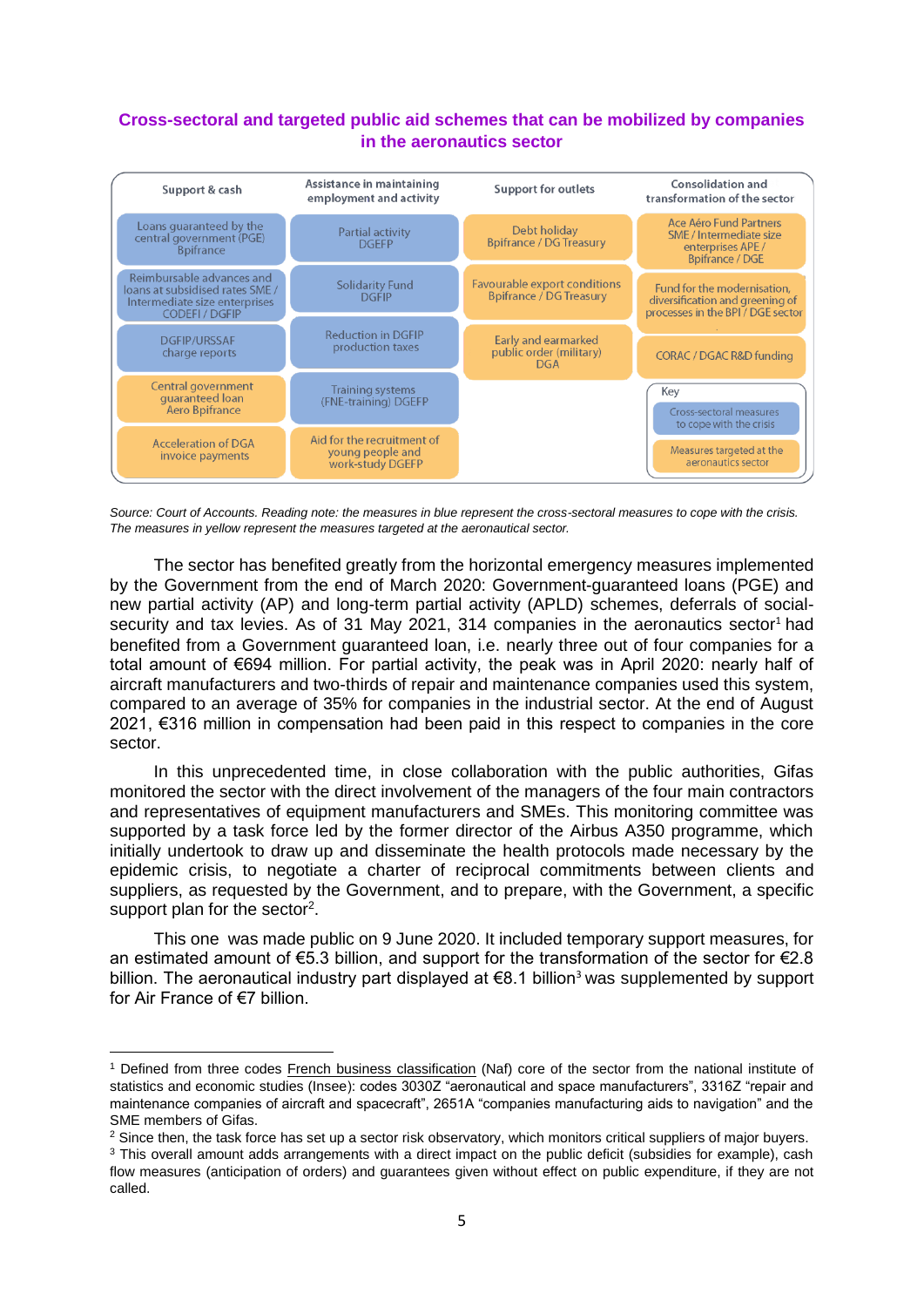#### **Emergency and support arrangements specific to the aeronautical sector put in place in 2020**



#### *Source: Court of Accounts*

The measures targeted at the sector included increased support for exports via Bpifrance, with, firstly, payment facilities granted to customers to allow the conclusion of new commercial contracts despite the crisis and, secondly, a temporary moratorium to avoid defaulting airlines that have taken out buyer credit and are unable to repay. In total, the export credit guaranteed by Government, which only intervened at the margin in support of Airbus and ATR before the crisis, has regained a place in aircraft deliveries, with a coverage of 10% sales for Airbus in 2020, compared to 2% in 2019 and 23% of sales for ATR after no activation in 2019. Bpifrance's civil aeronautics guarantees ultimately amounted to €3.6 billion between the start of the crisis and December 2021.

The public procurement lever was also used with acceleration of orders for military helicopters or helicopters intended for the gendarmerie and civil security, tanker and reconnaissance aircraft and drones, for a total amount of €827 million.



#### **Public measures aimed at transforming the aeronautics sector**

*Source: Court of Accounts*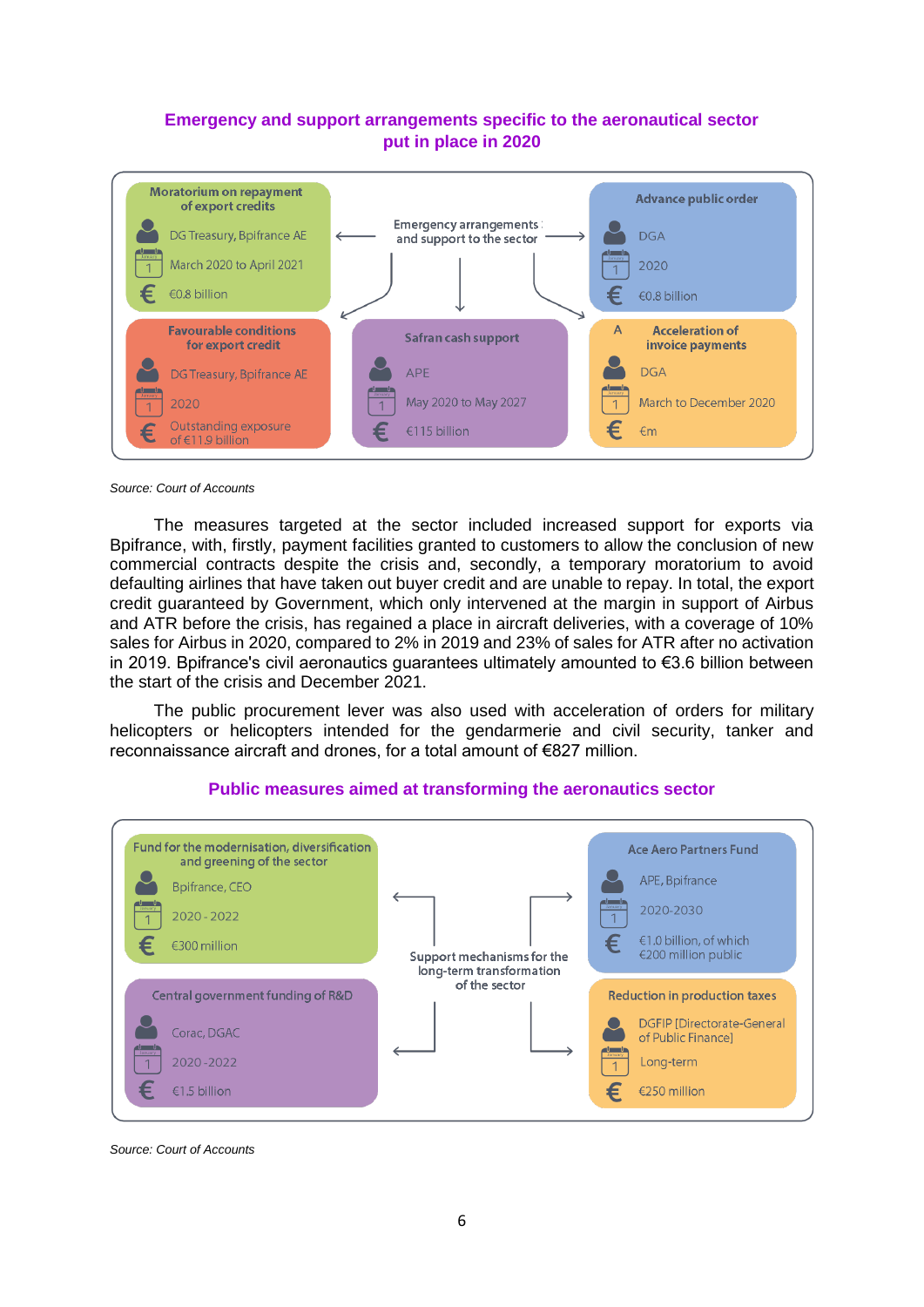These demand support measures were supplemented by support for the structural transformation of the sector:

- increase in research aid for low-carbon aviation projects within the framework of the Civil Aeronautics Research Council (Corac), brought to €1.5 billion over the 2020-2022 period, i.e. an average amount of €500 million per year, compared to €135 million before the crisis,
- setting up of a consolidation fund, with a subscription target of  $\epsilon$ 1 billion, including  $\epsilon$ 200 million of public subscription by the Government holdings agency (APE) and Bpifrance,
- creation of a modernisation and diversification fund of up to €300 million.

Urgently and given the scale of the crisis, the Government reacted quickly and massively. In total, out of the €8.1 billion posted in June 2020, approximately €7.2 billion will have been committed by the end of 2021, knowing that these commitments cover, as indicated above, different realities between subsidies, cash advances and guarantees, the direct aid portion amounting to €2 billion.

To the mobilisation of the Government were added the interventions of the aeronautical regions, specific support measures or arrangements intended for companies regardless of the sector, which the Court estimates at around €110 million<sup>4</sup>. This estimate is difficult, insofar as certain regions covered by this survey of financial jurisdictions have chosen not to carry out sectoral targeting in their interventions in favour of companies.

#### **A socially-contained crisis, thanks to emergency measures**

Although the decline in activity and turnover in 2020 was around 30% for the sector, the measures taken by companies and public authorities have made it possible to contain the repercussions on employment.

At the end of 2020, the Central Agency for Social Security Bodies (Acoss) estimated the decline in employment at 3.1 %, Gifas at 4.1 % excluding temporary work for its members. Temporary employment was much more affected, with a drop of 49 % over this last period. Companies have used all the mechanisms at their disposal to make these adjustments, in particular job protection plans – thirty-two in the core of the sector – which resulted in 6,745 terminations of contract; collective performance agreements and collective terminations of contract by mutual agreement. Recruitment, for its part, has fallen significantly: Gifas estimates that 6,700 recruitments were made in 2020 compared to 19,000 in 2019. With strong inertia, the fall in aeronautical employment continued in 2021: in June, it stood at 91.7 % of its June 2019 level. Temporary employment was particularly affected (54.3 %) compared to permanent employees (96.7 %).

Public action, in its speed of implementation, its scope and its diversity, largely met the expectations of the sector, with some companies benefiting from both cross-sectoral mechanisms (Government guaranteed loan, partial activity) and specific measures ("Corac", subsidies under the modernization fund, aid from local authorities and in particular from the regions). Jobs were essentially preserved in France, while in internationalized companies, layoffs were significantly more numerous abroad<sup>5</sup>.

However, the crisis has weakened the sector. In 2021, the recovery has been slower than in the rest of the industry. The situation is very mixed according to the market positioning of companies. The deterioration of the health situation is creating uncertainty about the timing of a real resumption of air traffic and further weakening the airlines. However, defence aeronautics will benefit from Dassault's export successes, in particular the contract signed in

<sup>1</sup> <sup>4</sup> These interventions are described in the regional documents attached to this national report and which group together the work relating to the regions Ile–de-France, Occitanie, Pays de la Loire and Nouvelle Aquitaine.

<sup>5</sup> For example, Figeac Aéro cut 740 jobs in its subsidiaries abroad for 220 terminations of contract in France, Latécoère 1000 for 246.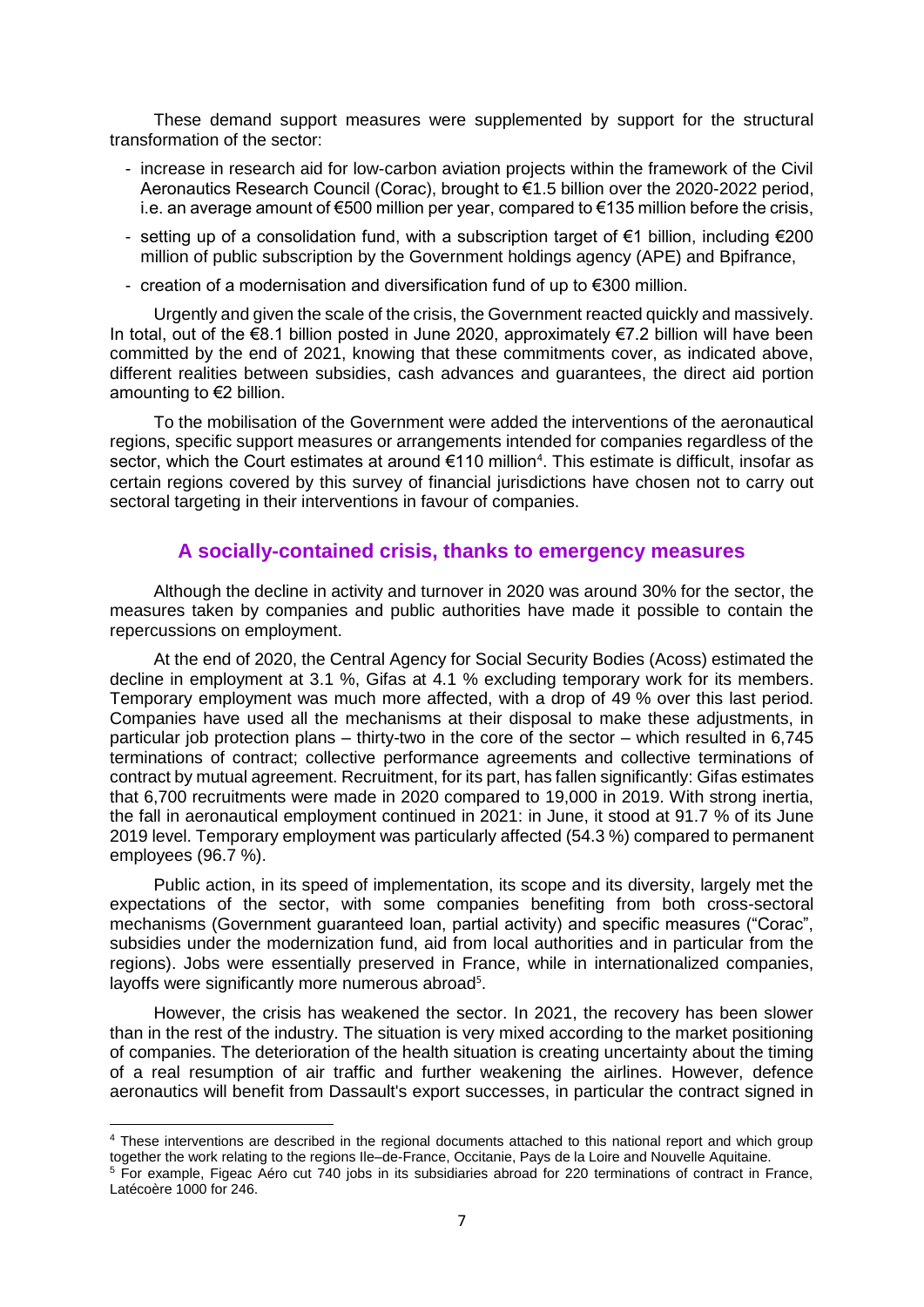December 2021 with the United Arab Emirates, and helicopter orders. Airbus has announced an increase in production rates for its medium-haul aircraft in the medium term, which could return to its pre-crisis level as early as 2023 and exceed it. The successes announced at the end of 2021 with Qantas, KLM and Transavia lend credibility to these prospects. Conversely, the long-haul segment will remain permanently affected while Boeing's prospects for a return to normal remain uncertain. Tension between the Government guaranteed loan repayment schedule and the investments and recruitment necessary to respond to the increase in production rates could weigh on the less sound companies, from mid-2022 according to Gifas. As the emergency measures are gradually being phased out, they will be replaced by measures under general law, which are more demanding in their allocation.

#### **Structural transformation imperatives**

The French aeronautical industry is facing a challenge: to meet the demands of structural transformation of the sector while it has not yet emerged from the most serious crisis encountered in peacetime.

The challenges relate to competitiveness, the attractiveness of the sector in terms of jobs and skills and the response to climate requirements.

#### *The challenge of competitiveness*

Competitive pressure is increasing for civil aviation, with the prospect of the rise of a Chinese aircraft manufacturer massively supported by its Government and which will have privileged, if not almost exclusive, access to a domestic market which could exceed the combined markets of Europe and North America.

Crafting a level playing field for trade that includes China is becoming increasingly urgent. The five-year "truce" announced in June 2021 between the European Union and the United States, regarding the disputes opened within the framework of the World Trade Organisation (WTO) on the conditions of competition between Boeing and Airbus, should make possible to move towards this objective.

Competition will also remain very strong in the military field with European and extra-European competitors. It requires alliances like the one being formed around the "Future Combat Air System" (FCAS).

The increased competitiveness will be felt in companies at all levels of the sector.

To support them in this effort, the June 2020 aeronautics plan provided for the creation of a modernisation, diversification and environmental transition fund endowed with €300 million over three years. Led by the Directorate General for Enterprise with the technical support of Bpifrance, it was aimed particularly, but not exclusively, at small, medium and intermediate sized enterprises, by providing subsidies, up to 50% and within the limit of €800,000. At the beginning of September 2021, the fund had been almost completely consumed. It was primarily used for investments in industrial modernisation (37% of cases) and digitization (32% of cases) and, to a lesser extent, for environmental transition (21% of cases) and diversification operations (10%). It has therefore played its counter-cyclical role perfectly, while contributing to the transformation of companies in the sector.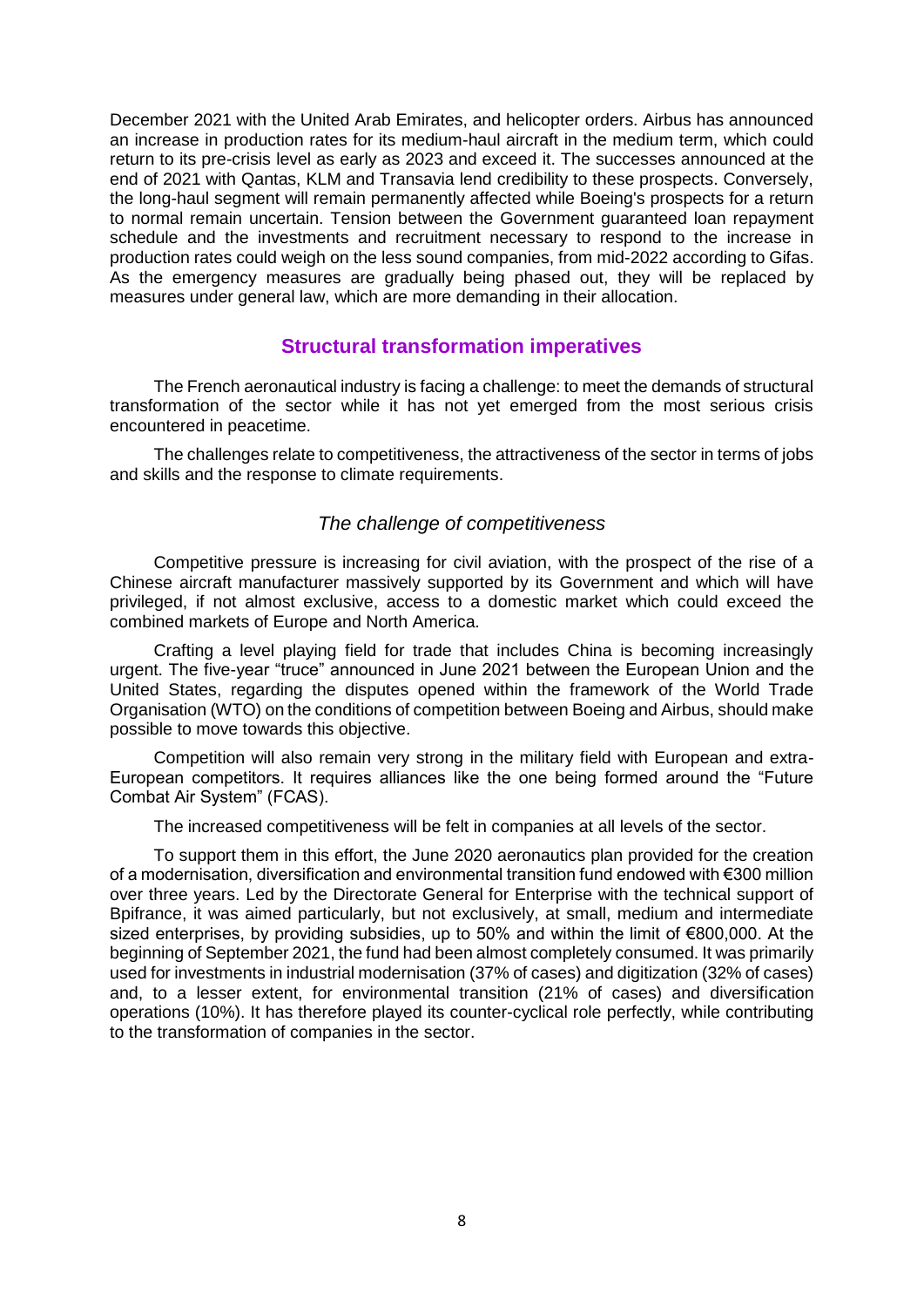#### **Ace Aéro fund time horizon and lifespan**



*Source: Court of Accounts, from Bpifrance.*

The June 2020 plan also provided for promoting mergers between companies in the sector to enable them to reach the critical size necessary for their development. A consolidation fund, endowed at its opening with €630 million, was thus created in July 2020, the subscribers being the Government for €150 million, Bpifrance for €50 million, the four major buyers for €200 million and Tikehau Capital for €230 million. This fund is managed by "Ace capital partners", a subsidiary of Tikehau Capital specialised in aeronautics. The start of the fund was slow, for various reasons: the Government guaranteed loan and partial activity support schemes gave some companies respite in the search for solutions to their difficulties, the fall in company valuations due to the crisis may have deterred some potential sellers, and the family nature of certain VSEs/SMEs can be an obstacle to merger operations. At the end of September 2021, only four operations, all recent, had been formally completed or were in the process of being completed, a fifth operation having been announced at the beginning of October. Negotiations for new acquisition of holdings posted by "Ace capital partners" in December 2021 reflect greater fund activity.

The requirements for improving competitiveness and the foreseeable arrival of new manufacturers with the decarbonisation of the sector, however, call for involving other stakeholders in the consolidation that is sought. "Ace aero partners" cannot be the only solution.

#### *The necessary attractiveness of the sector*

This new aviation will require renewed professional skills. While aeronautics compensated with a positive image for some of the recruitment difficulties that the industry was experiencing, it is now faced with an issue of attractiveness and reputation. The sudden halt in recruitment and temporary employment turned away some of the candidates, all categories combined. The still uncertain nature of recovery in the sector and the image effects relating to the polluting nature of aviation activity are likely to reduce the pool of candidates, at the risk of upsetting the conditions for recovery.

This resource constraint comes at a time when the challenge of the ecological transition and the deployment of the processes of the industry of the future will profoundly change the nature of jobs in the aeronautics industry. A major effort to adapt employee training will be necessary in the short and medium terms. The diagnosis is made at the national level, in the commitment for the development of jobs and skills (EDEC). The metallurgy branch and the major stakeholders in the sector are already preparing for this. But the ability of the fabric of SMEs, VSEs and intermediate-sized enterprises to meet this challenge remains uncertain and the follow-up to the EDEC, which ends in 2022, is not known at this stage.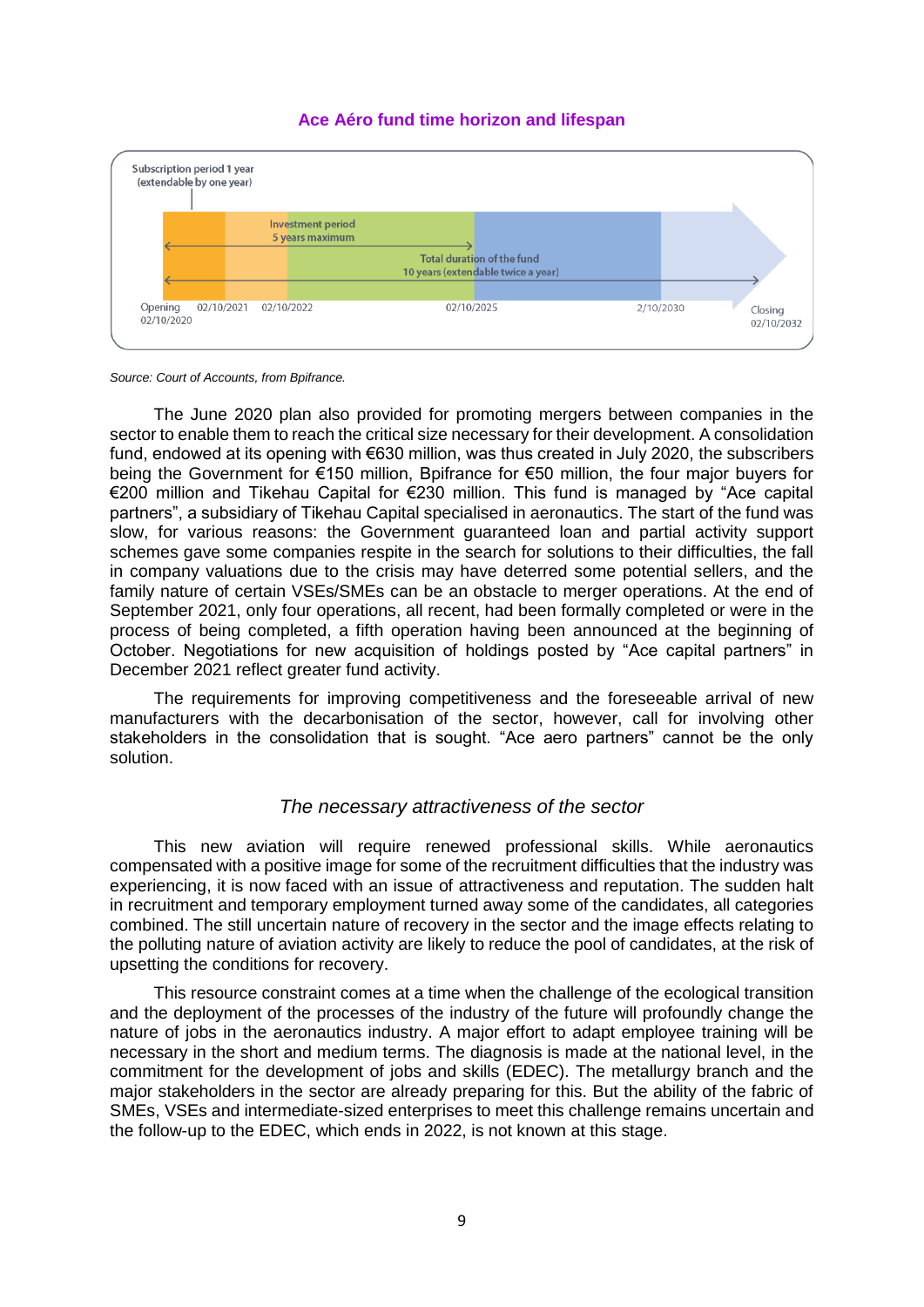#### *The climate imperative*

At the origin of 3.5% to 5% of greenhouse gas emissions according to studies, air transport must decarbonise and the aeronautical industry must offer solutions to achieve this objective.

Incremental innovations leading to greater energy efficiency in air transport have been implemented for many years but are insufficient to compensate for the increase in traffic. The sector must move towards breakthrough innovations: alternative fuels (*sustainable aviation fuels*), based on agro-resources or synthetic fuels, more or less compatible with existing engines but which involve problems of production and costs of these fuels, electric planes, hydrogen plane announced in flight by Airbus for 2035 and which means overcoming numerous technological and economic challenges, rethinking the architecture of the passenger aircraft which has changed little since the 1940s and building a hydrogen sector.

During the crisis, Corac was called upon to define actions in favour of the decarbonisation of aviation, for an amount of €1.5 billion over three years. A roadmap has been drawn up covering all market segments and different levels of innovation. The Directorate General of Civil Aviation (DGAC) has endeavoured to involve SMEs in this programme: they benefited from 14.3% of the aid notified at the end of May 2021. Two-thirds of this part of the aeronautical plan is committed at the end of September 2021<sup>6</sup>. It should be fully consumed within the expected time.



#### **Breakthrough technologies needed to achieve carbon neutrality in the aviation sector by 2050**

*Source: Corac December 2021*

**.** 

Support for the increased competitiveness and decarbonisation of the aeronautics industry must extend beyond 2022. The investments to be made are massive, whether they concern the sector in the strict sense, airport infrastructure or the creation of a new energy sector around hydrogen. The technological, industrial and financial risks are very significant and call for partnerships between the public and private sectors.

<sup>&</sup>lt;sup>6</sup> The aid granted to large and intermediate sized enterprises would also benefit up to 30% of SMEs participating in projects carried out by large enterprises, according to the DGAC.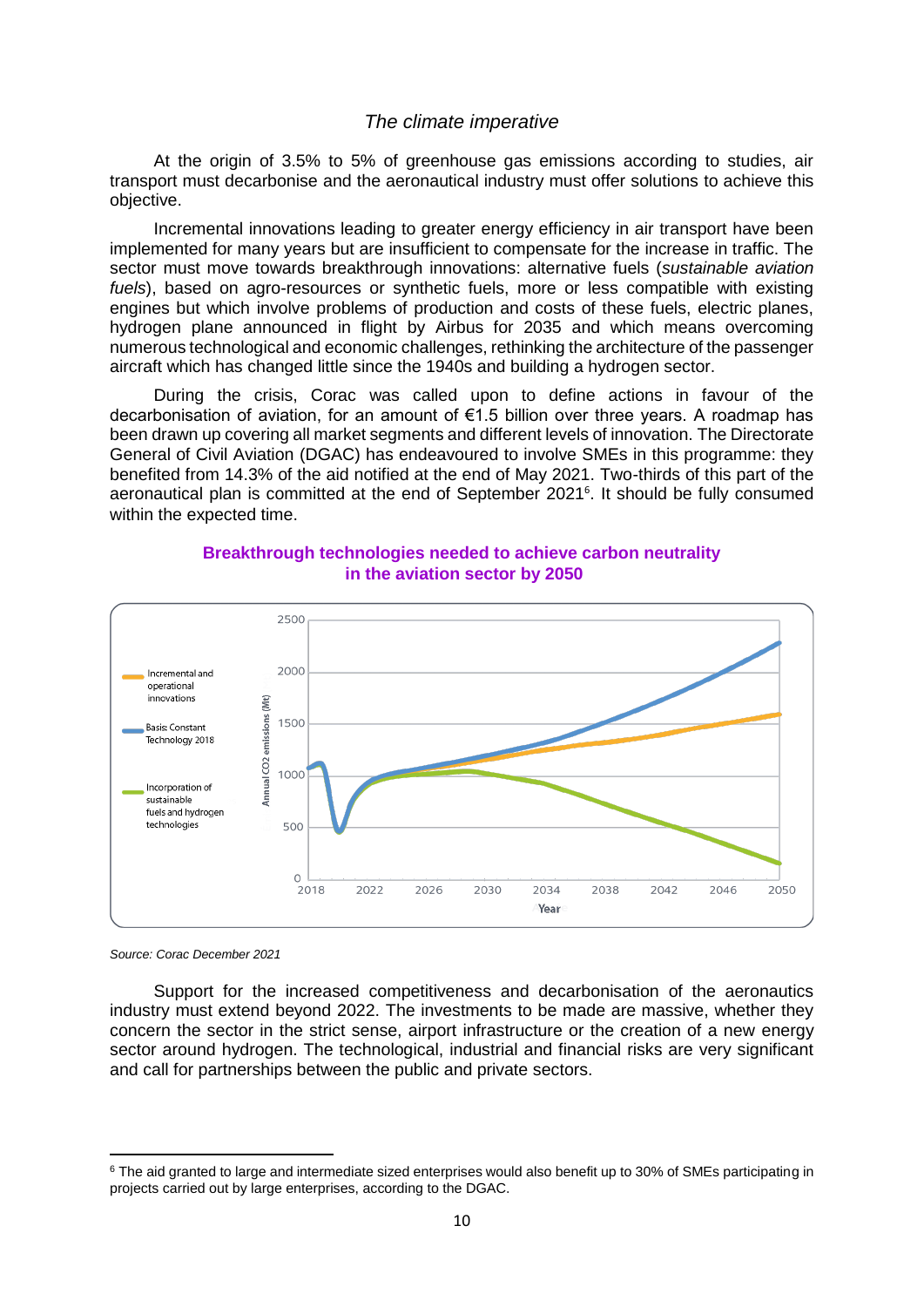These transformations require a renewed European and international framework. The "truce" in WTO disputes must be used to consider the advent of carbon-free aviation collectively and prepare the rules and standards that will allow it to develop.